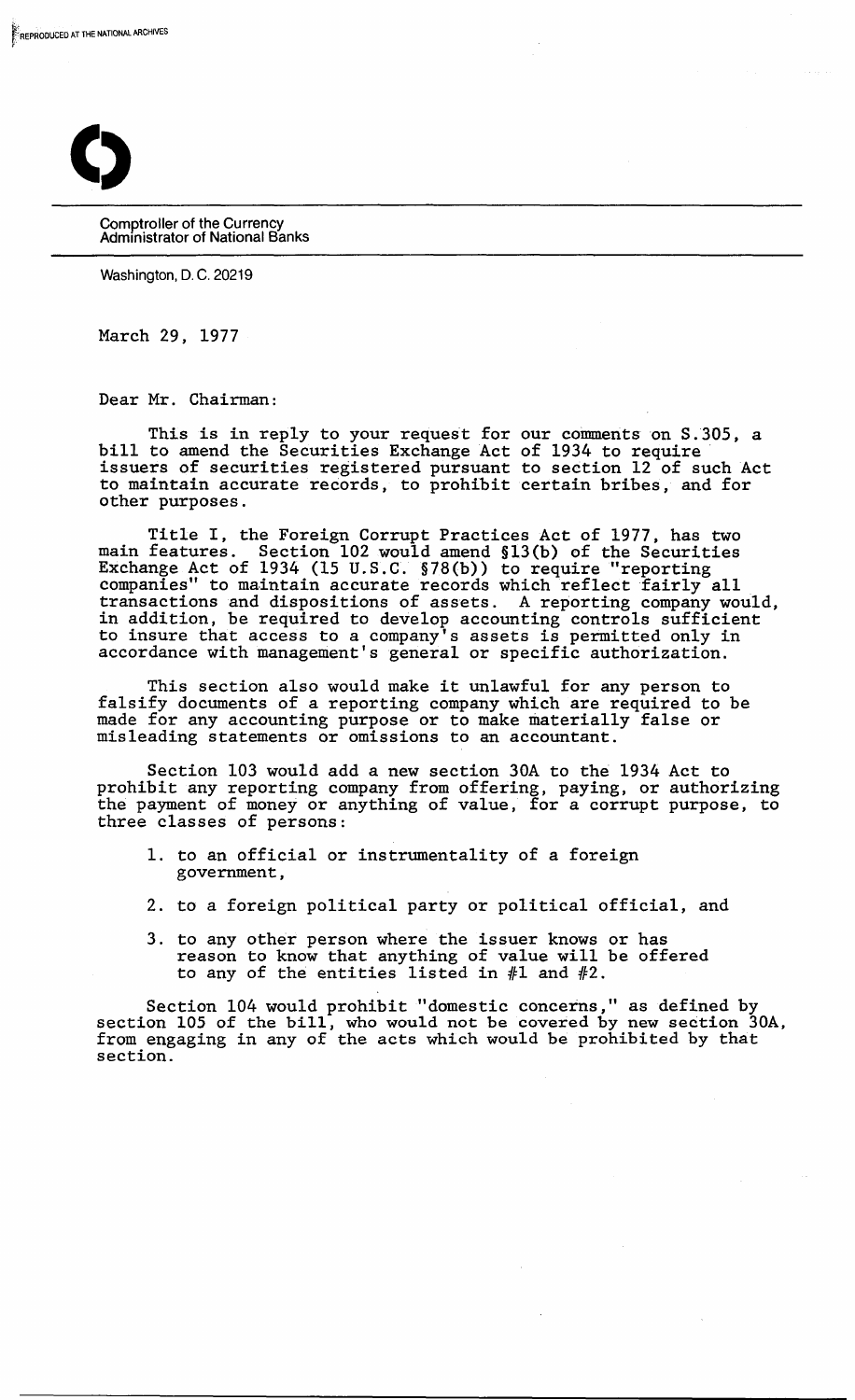Title II, the Domestic and Foreign Investment Improved Disclosure Act of 1977, would amend the 1934 Act (15 U.S.C. SISSISSUES REG SI 1977, WORLD LIBRARY SISTEM (15 STORIC REG.) to improve the availability and accuracy of information about the ownership of U.S. corporations. (The Securities Exchange Act is incorrectly cited as Title 14 of the U.S. Code on page 8, line 17 of the bill.)

This Title would amend the 1934 Act to expand its disclosure requirements to include the residence, nationality and nature of the beneficial ownership of a person who acquires more than 5 percent of a public company's stock. A. new section l3(g) would be added to the Act under which any person having an interest in 2 percent or more of any class of equity securities described in section 13(d) (1) of the Act of 1934 would be required to disclose that interest to the SEC. This 2 percent cut off figure would be reduced by this proposed legislation to 1 percent on September 1,1978 and to 1/2 of 1 percent on Septeniber 1, 1979. The SEC would be granted the authority to shorten or extend these periods upon a finding that a change is consistent with the public interest.

The Comptroller's Office shares the view recently expressed in many fora that government and business must take effective measures to insure that American corporations adhere to standards of morality which preclude secret funds for the payment of bribes either at home or abroad. Perhaps nowhere is the importance of integrity in business dealings more important than in the operation of our banking system.

It is in this spirit that we offer our support to the Committee in its effort to legislate an end to these unsavory business practices. While this Office supports the imposition of criminal penalties for such acts, we are concerned with the potential enforcement problems which may arise from the adoption of S.305 as presently drafted.

As the Committee is aware, our bank examination responsibil- ities encompass the overseas operations of a great number of American-based multinational banks. Our experience in this area has underscored, for us, the importance that citizens of other countries--as well as American businessmen operating abroad--be certain of the effect of American law on foreign business practices. For this reason, we believe that the definition of "domestic concern" contained in section 104(c) (1) should be clarified to improve notice to persons potentially affected by this proposed legislation.

 $- 2 -$ 

ODUCED AT THE NATIONAL ARCHIVES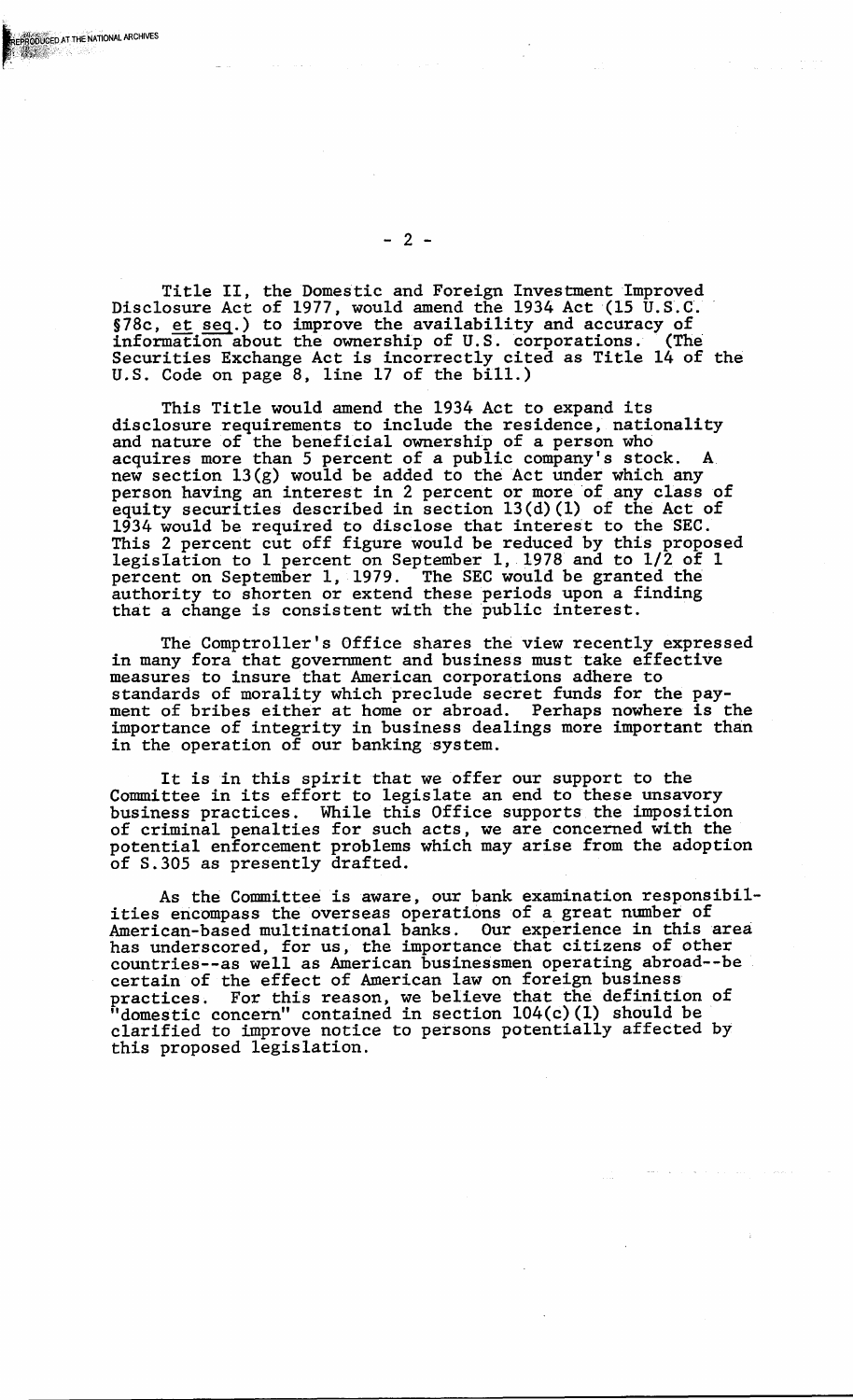As presently drafted, a "domestic concern," would include a corporation which *is* owned or controlled by *individuals* who are *citizens* or nationals of the U.S. We suggest that the *definition* be amended to specify the degree of control which is needed to subject a foreign corporation controlled by U.S. citizens or nationals to the provisions of the law. The *citizens* or nationals to the *provisions* of the law. The *definition* of "domestic conern"would also include certain entities owned or controlled by U.S. *individuals.* (Emphasis added.) It *is* unclear whether this term *is* intended to include U.S. corporations.

We do not object to section 102 of Title I which concerns accounting records and dealings with accountants.

This Office has traditionally supported the concept of increased disclosure where *it* would help investors and serve public policy. We do not think that Title II meets this test; while *it* seeks to increase disclosure of shareholders in positions of potential control, we think that present law and implementing regulations already go far toward achieving this goal. In our opinion, the present requirement that beneficial owners of 5 percent or more *disclose* their identities already is effective *in* revealing those owners with the potential for exercising real control over the corporation.

Moreover, we are concerned with the possible effects of this lowered reporting level on foreign portfolio investment in the U.S. Any actions which might reduce the inflow of foreign Any actions which might reduce the inflow of foreign capital to the United States during this post-recession period should be studied carefully.

Another reservation reflects our concern with the added paperwork burden which this title of the bill would impose upon the business community. The recent broadening of the definition of "beneficial ownership" by the SEC will produce more disclosure. This Office *will* then be required to conform our securities regulations, contained in 12 C.F.R. Part 11, to conform with those of the SEC. We believe that before new regulations requiring more documentation are imposed, the need should be clearer and the costs of compliance understood.

While we oppose the present language of Title II, in the event *it* is adopted we would support the proposed requirement contained in new subsection (g) (6) of section 12 of the Act of 1934. The SEC would be required to consult with appropriate regulatory agencies, including the Comptroller of the Currency, to achieve uniform reporting of information to help minimize the